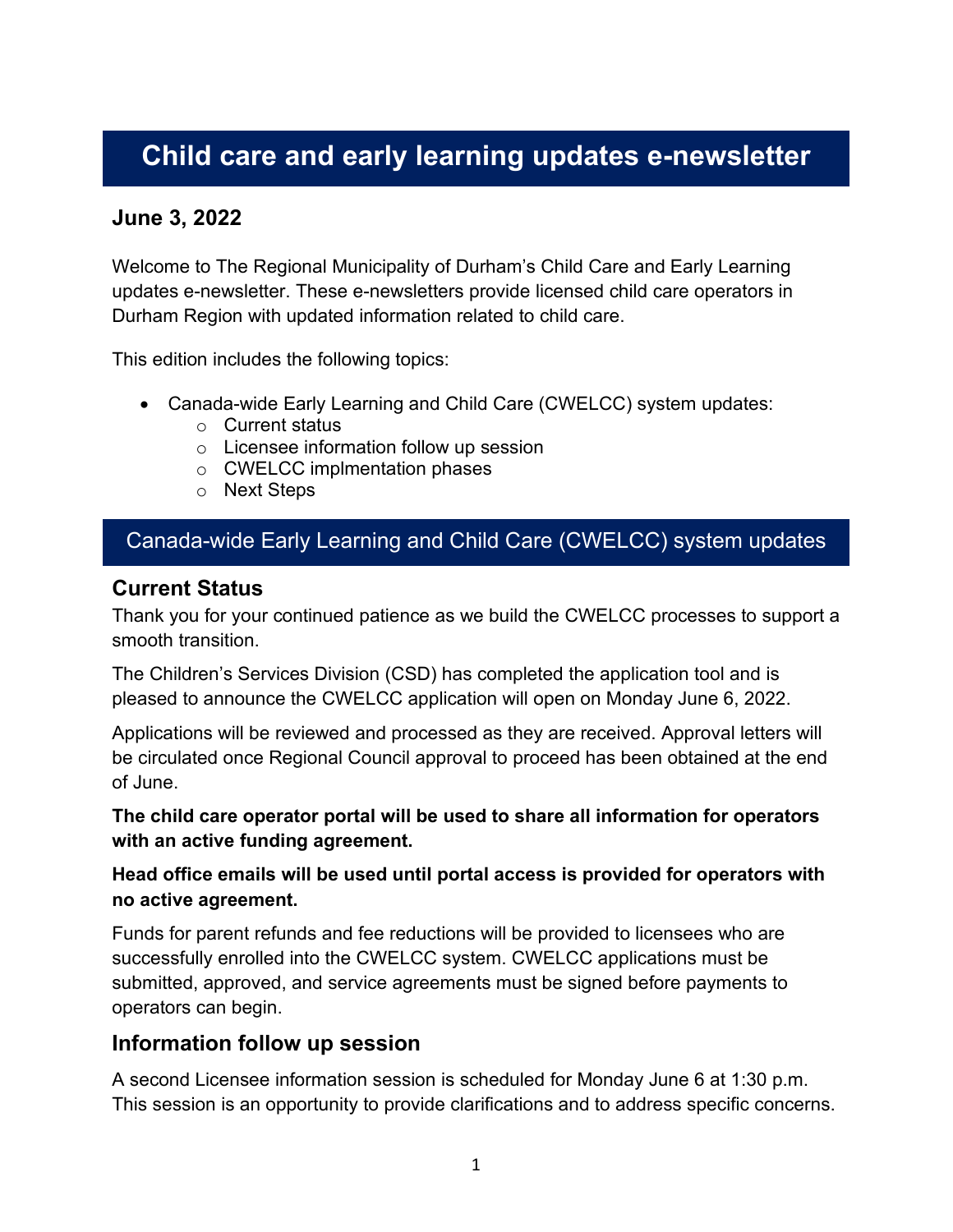The questions and answers from the first licensee information session held in May will be updated to include any questions posed during the upcoming June information session. This will be posted to operator portal once complete.

CWELCC is an exciting and positive opportunity for Durham Region families and the early learning community. We are encouraging all child care licensees to optin during this transformational year.

Please forward your CWELCC questions to *childcareoperators@durham.ca* prior to the June 6 info session.

A Microsoft Teams invitation was sent to head office email addresses on file for your organization. Email [childcareoperators@durham.ca](mailto:childcareoperators@durham.ca) if you have not received the invitation.

For specific details, please refer to the Ministry of Education CWELCC Addendum [Guidelines](https://efis.fma.csc.gov.on.ca/faab/Child%20Care/Guidelines/CWELCC_Addendum_April_2022.pdf) shared with licensees.

CWELCC information, updates, and application details will be circulated in the child care operator portal. If you require support using the child care operator portal, please contact Darlene Burns for assistance at (905) 668-7711 x 2644 or [darlene.burns@durham.ca.](mailto:darlene.burns@durham.ca)

# **CWELCC implementation phases**

The CWELCC application for Durham Region will open on June 6, 2022 and remain open until August 31, 2022. The application will be posted in the operator portal.

All licensees with programs serving children under the age of six (or turning six before June 30) in Ontario are eligible to apply to participate in the CWELCC system.

Participation in the CWELCC system is optional; however, licensees are encouraged to participate so that families can benefit from fee reductions. Licensees must opt in or opt out of participation in the CWELCC system before September 1, 2022.

## **Opting out:**

Licensees who optout of the CWELCC system are ineligible for any CWELCC funding including both parent refunds and workforce wage funding. Wage enhancement funding agreements are not impacted by opting out of CWELCC.

**Operators opting out must complete an opt out form.** Opt out forms will be processed and confirmation letters will be sent in the coming weeks.

## **Opting in**

The application to optin will open Monday June 6, 2022. The information required includes but is not limited to the application sample provided in the [CWELCC](https://efis.fma.csc.gov.on.ca/faab/Child%20Care/Guidelines/CWELCC_Addendum_April_2022.pdf)  [Addendum Guidelines.](https://efis.fma.csc.gov.on.ca/faab/Child%20Care/Guidelines/CWELCC_Addendum_April_2022.pdf)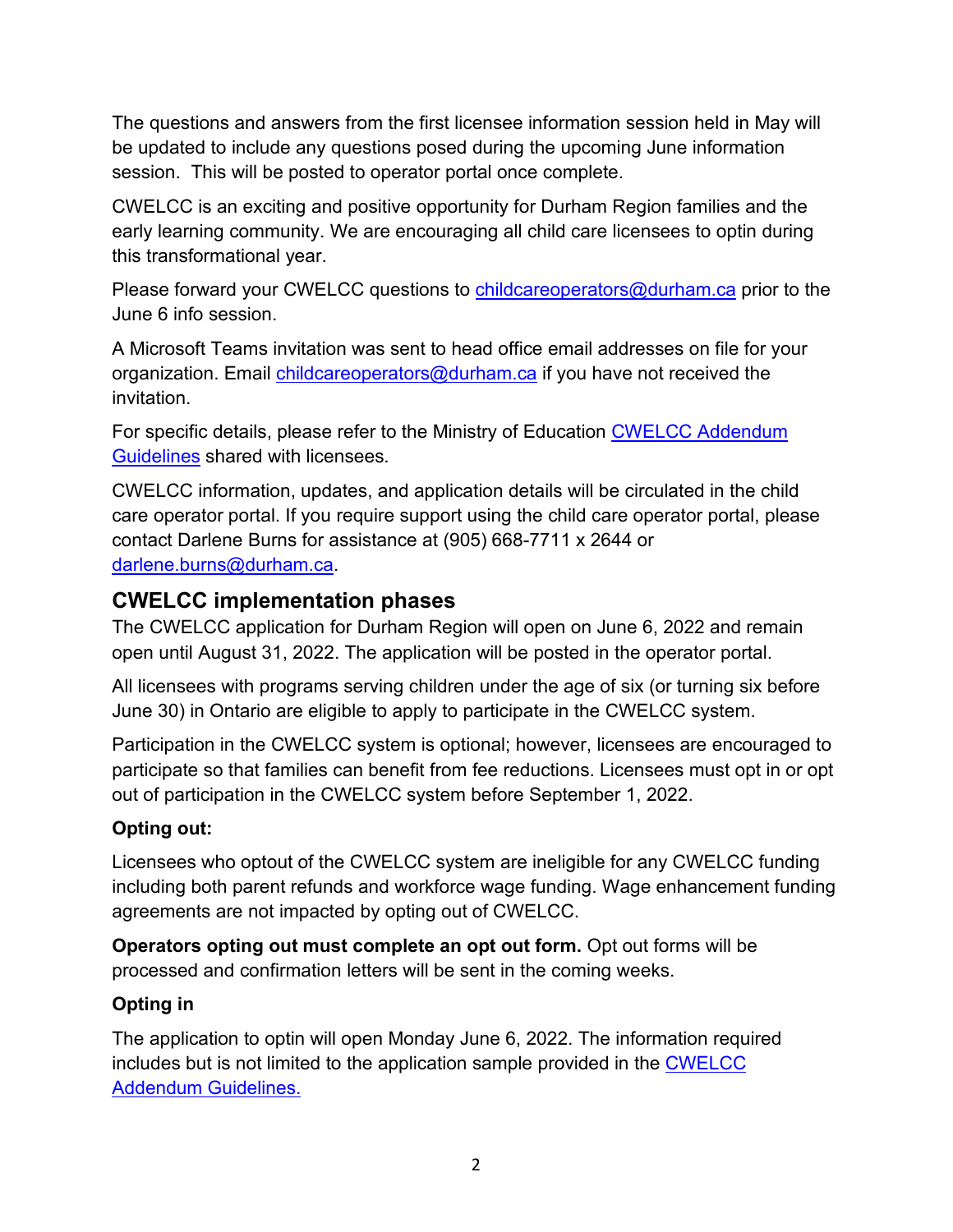## **CWELCC implementation phases:**

Phase 1 application opens - June 6, 2022 to August 31, 2022

Licensees will complete the online application and submit any additional required documentation via the operator portal. **Applications will be deemed complete only after all required information is submitted**.

Phase 2 applications processed - June 6, 2022 through the fall of 2022.

- CWELCC applications will be processed on a first-come, first-served basis. Only complete applications will be processed. Applications are deemed complete once ALL relevant documentation is submitted.
- Parent Refund Allocation Data Template completion Once the CWELCC application is received and under review, licensees will be provided with the Parent Refund Allocation Data Template. The template must be submitted within seven days of receipt of the CWELCC approval letter. The template will be used to determine allocations for licensees to provide refunds to families for the period beginning April 1, 2022.
- During this period CSD will review applications for eligibility and send out confirmation of approval via the operator portal beginning in July. If we determine your organization is ineligible, we will reach out to discuss options and next steps.

Phase 3 contractual funding agreements signed, allocations calculated, and rates refunded/reduced – July 30 through fall 2022:

- Following approval letters, licensees will receive their CWELCC contractual funding documents via the operator portal.
- Parent Refund Allocation Templates must be submitted via the operator portal within seven days of receipt of the approval letter.
- Once Parent Refund Data Templates are processed and CWELCC agreements are signed and returned, payments will be processed.
- Within 31 days of notification of acceptance into the CWELCC system, licensees are required to reduce current rates by 25%.
- Within 60 days of notification of acceptance into the CWELCC system licensees are required to provide refunds to families backdated to April 1, 2022.

Phase 4 operator budget processes refined and base fees calculated – September to December 2022:

- As 2022 is a transitional year, child care operators enrolled in the CWELCC system will continue to be funded at current levels. This includes funding to support current rates and a continuation of any funding currently being provided by the Region according to contracted agreements. Families must only be charged the new base fee (the fee as of March 28, 2022, less 25% to a minimum of \$12). CWELCC will cover the actual cost of providing care and transitional gaps if needed.
- Our team will work with licensees to determine the actual cost of care and may